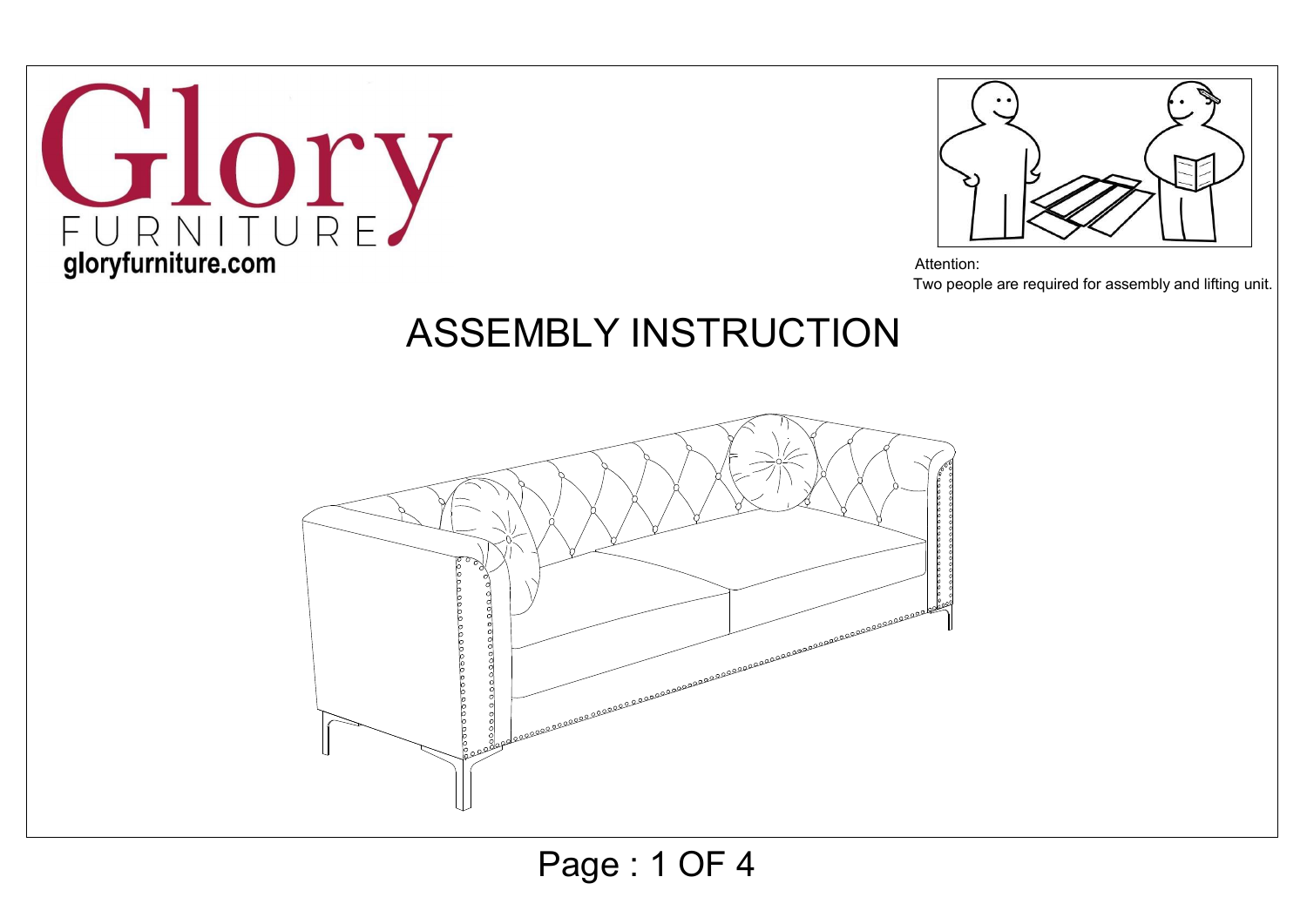## ASSEMBLY PART

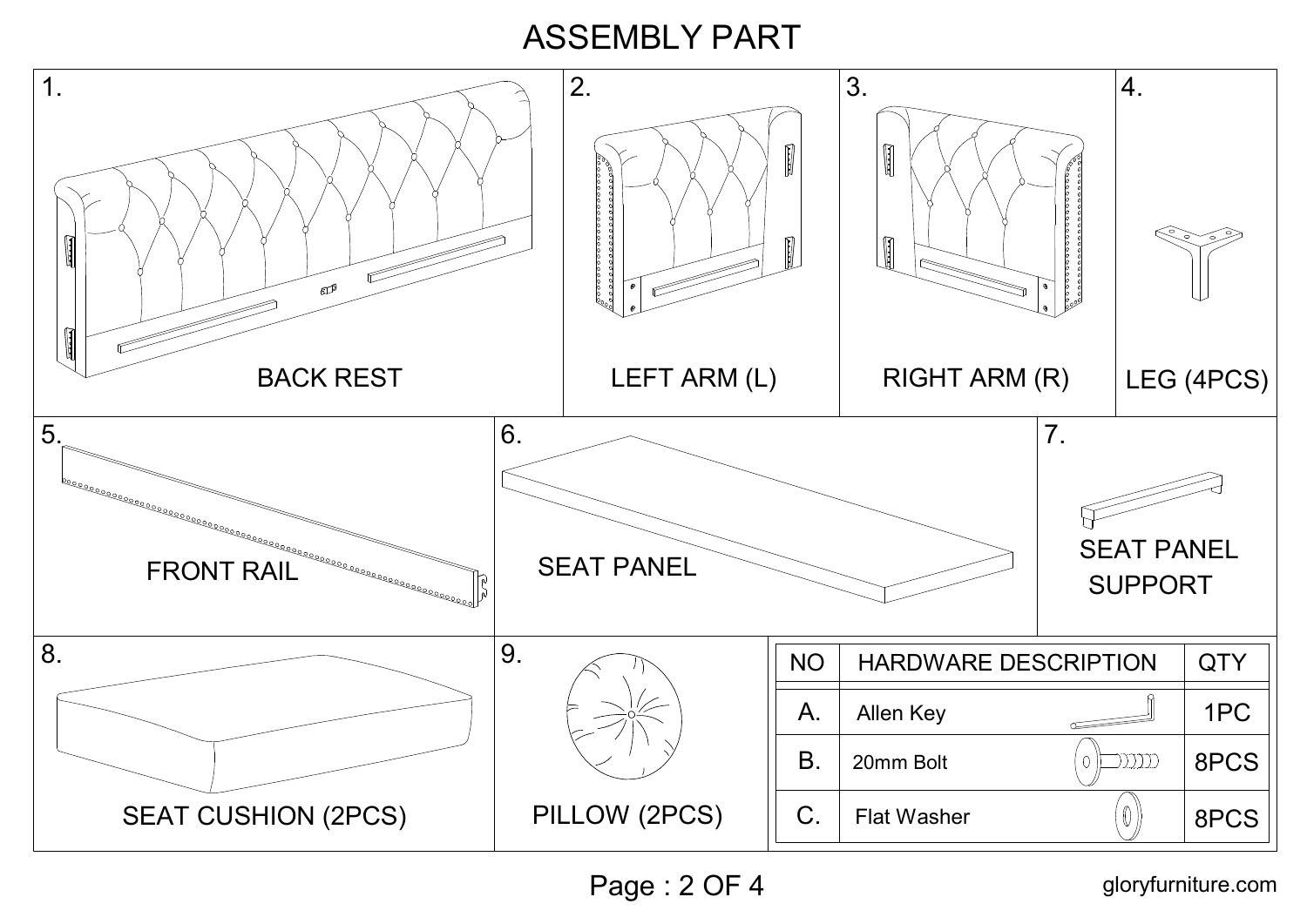## ASSEMBLY INSTRUCTION